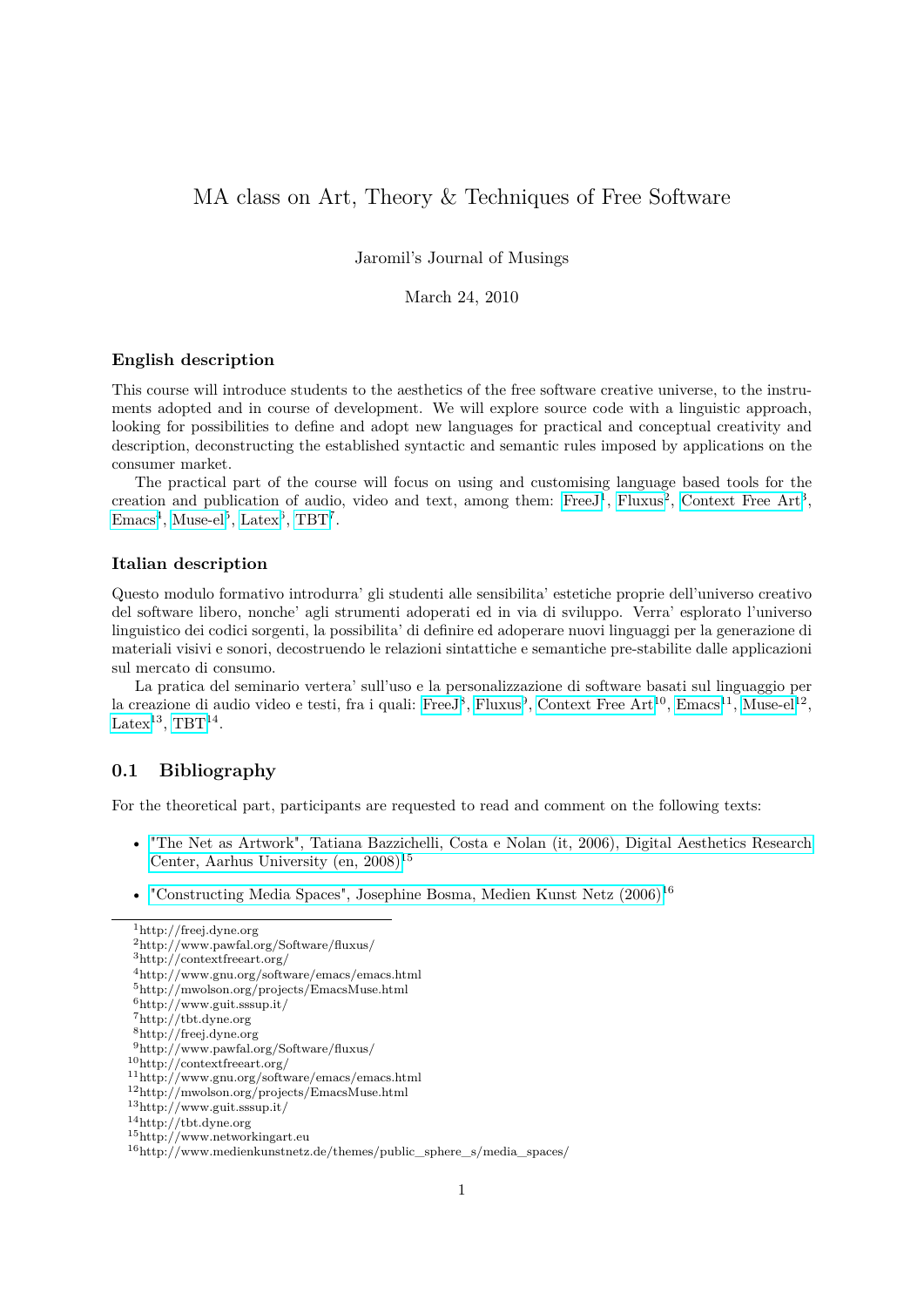- "Words Made Flesh", Florian Cramer, Piet Zwart Institute  $(2005)^{17}$
- "I Love you", digitalcraft  $(2004)^{18}$
- "Software, Art, Aesthetics", Andreas Broeckmann, Runtime Art  $(2004)^{19}$
- "Read me, run me, execute me", Inke Arns, Medien Kunst Netz  $(2004)^{20}$
- "Not Just Art", Saul Albert, twenteenthcentury  $(2003)^{21}$
- "Digital Code and Literary Text", Florian Cramer, Freie Univ. Berlin  $(2003)^{22}$
- ["Smash the Surface / Break Open the Box / Disrupt the Code", Eric Kluitenberg, ProContra /](http://amsterdam.nettime.org/Lists-Archives/nettime-l-0006/msg00132.html) CFront  $(2000)^{23}$
- "net.art on nettime", Robert Adrian X, Ljudmila Medialab  $(1996)^{24}$
- "Art, Power, and Communication", Alexei Shulgin  $(1996)^{25}$

#### **0.2 Target audience**

This course is intended for MA students coming from either a technical and humanistic studies backgrounds (even better if with mixed classes) willing to engage the novelty of free software approaches from both a theoretical and practical perspective. It requires basic knowledge of GNU/Linux/BSD systems and the interest to approach activities of design and invention taking into account both cultural and technical implications.

Recommended study backgrounds:

- Media studies
- Communication Sciences
- Information Sciences
- Architecture
- Art and Design
- GNU / Linux / BSD

# **0.3 Topics explored**

- Cooperative ( non competitive ) shared development
- Interdisciplinary thoughts, symmetrical anthropology
- Characteristics of existing programming languages
- Object oriented development patterns
- Architectures of communication
- Licensing and ownership in digital art

<sup>18</sup>http://www.digitalcraft.org/iloveyou/catalogue.htm

<sup>19</sup>http://runtimeart.mi2.hr/TextAndreasBroeckmann

<sup>17</sup>http://pzwart.wdka.hro.nl/mdr/research/fcramer/wordsmadeflesh/wordsmadefleshpdf

<sup>20</sup>http://www.medienkunstnetz.de/themes/generative-tools/read\_me/print/

<sup>21</sup>http://twenteenthcentury.com/saul/not\_just\_art.htm

<sup>22</sup>http://cramer.plaintext.cc/essays/digital\_code\_and\_literary\_text/digital\_code\_and\_literary\_text.pdf

 $^{23}{\rm http://amsterdam.nettime.org/Lists-Archives/nettime-l-0006/msg00132.html}$ 

<sup>24</sup>http://www.ljudmila.org/nettime/zkp4/37.htm

<sup>25</sup>http://sunsite.cs.msu.su/wwwart/apc.htm